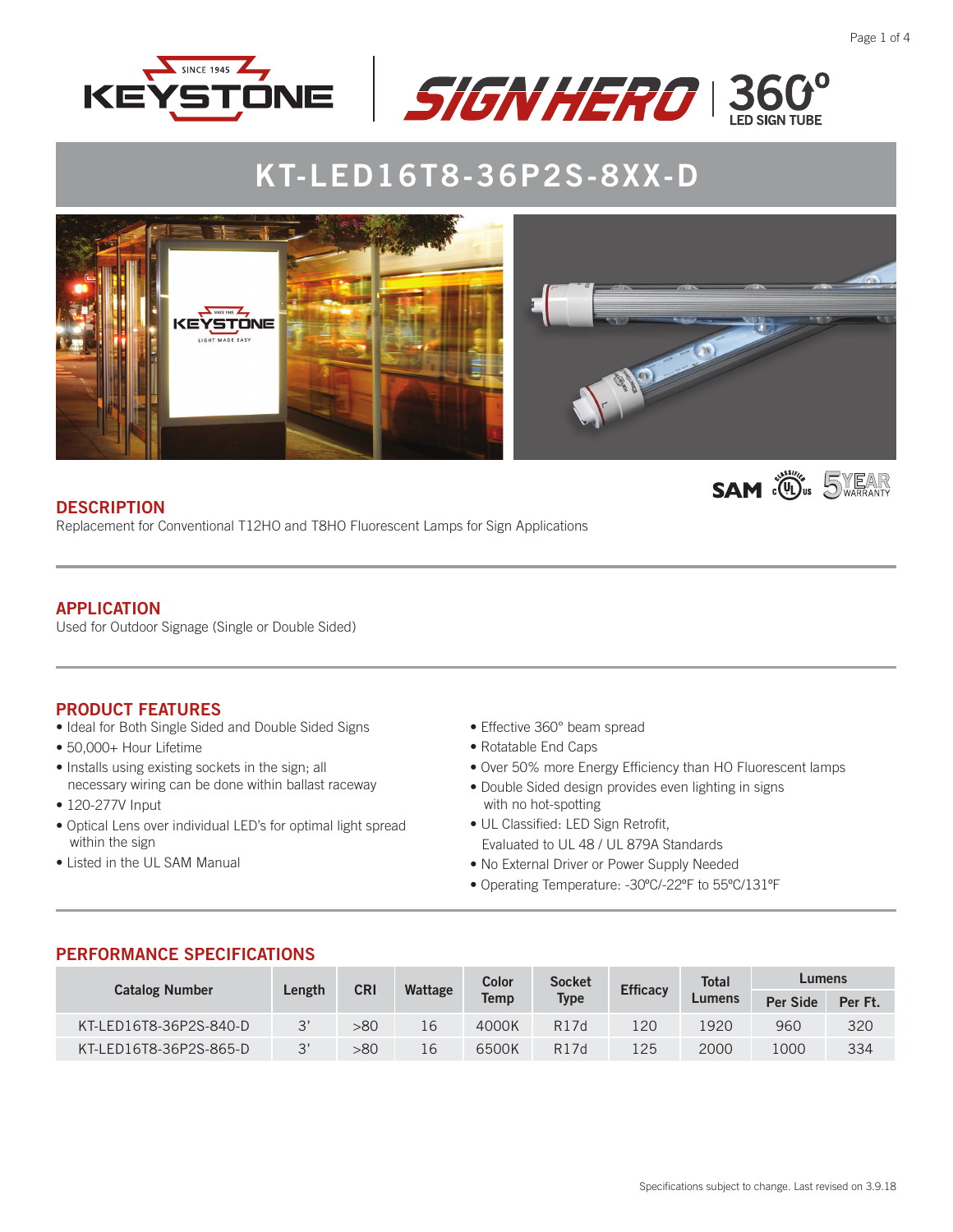



## **PHYSICAL SPECIFICATIONS**

#### **LAMP DIMENSIONS**



| <b>Nominal Length</b> | Min   | Max   | <b>Diameter</b> |
|-----------------------|-------|-------|-----------------|
| 36"                   | 33.72 | 33.91 | 1.1"            |

### **WIRING AND INSTALLATION**

#### **For New Sign Construction:**

- 1. Run black wire (L) to all sockets on one side of sign and white wire (N) to all sockets on other end of sign.
- 2. Install LED lamps into sockets. Ensure the ends marked L and N correspond with the wiring of the sockets.
- 3. Rotate lamps to desired direction for application.
- 4. Ensure all black wires are joined together. Ensure all white wires are joined together. Should be accessible in raceway for easy field installation.

#### **For Field Retrofit:**

**1.** Ensure power is disconnected and open up sign. **2.** Remove fluorescent lamps from sign.





**Ballast**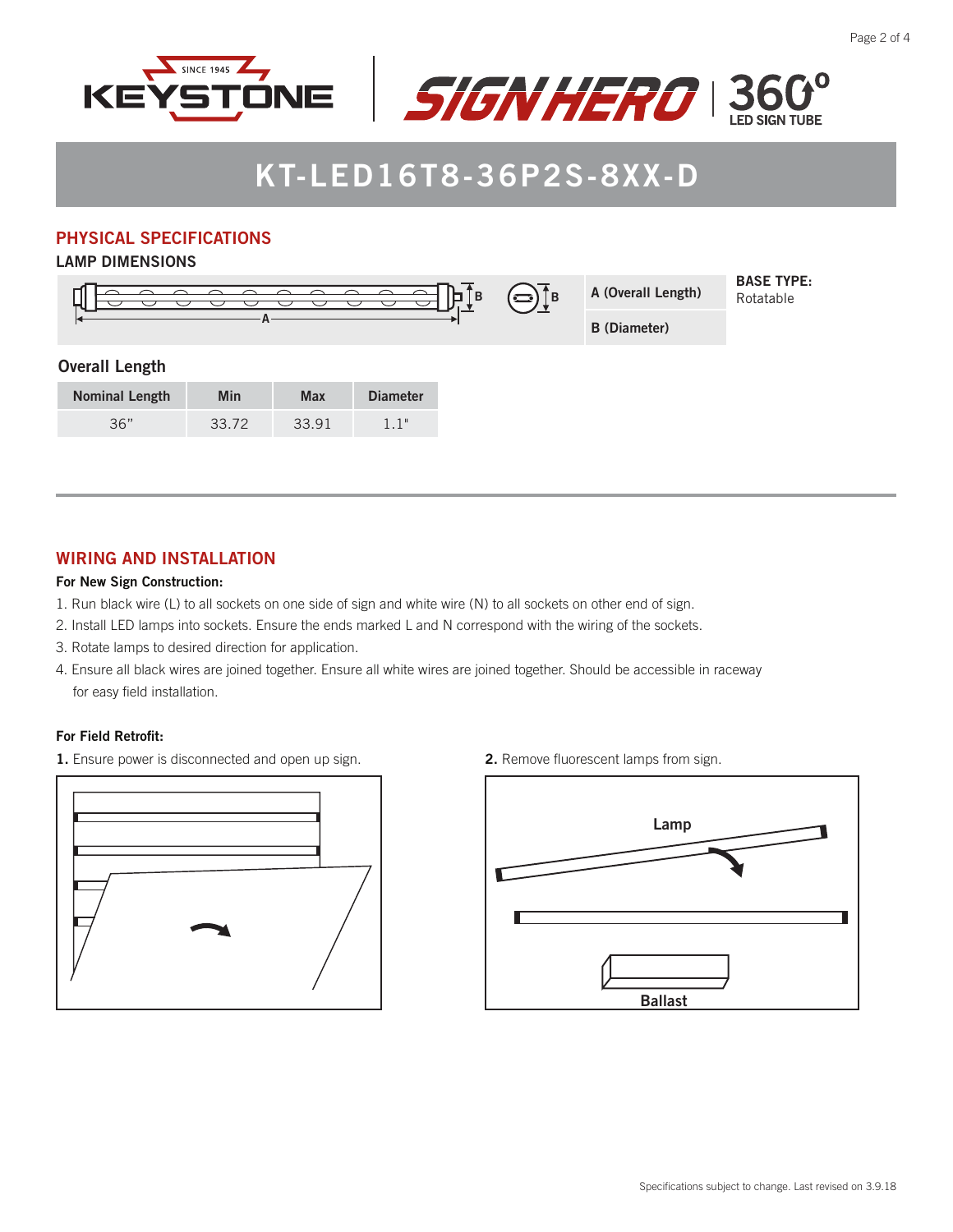



## **INSTRUCTIONS (Continued)**

**3.** Inspect existing sockets to ensure they are in good shape, replace if needed.



**5.** From mains, connect input (L) line to all wires coming from sockets on one side of sign and (N) neutral to all wires coming from the sockets on opposite end of the sign.



**4.** Access sign raceway/wiring box, and cut all ballast input and output wires as shown. Do not remove ballast if removal leaves opening in raceway.



**6.** Insert Keystone Sign Hero LED tubes and rotate to desired position for optimal illumination. Ensure side marked "L" is connected to corresponding line socket and "N" is connected to corresponding neutral socket.